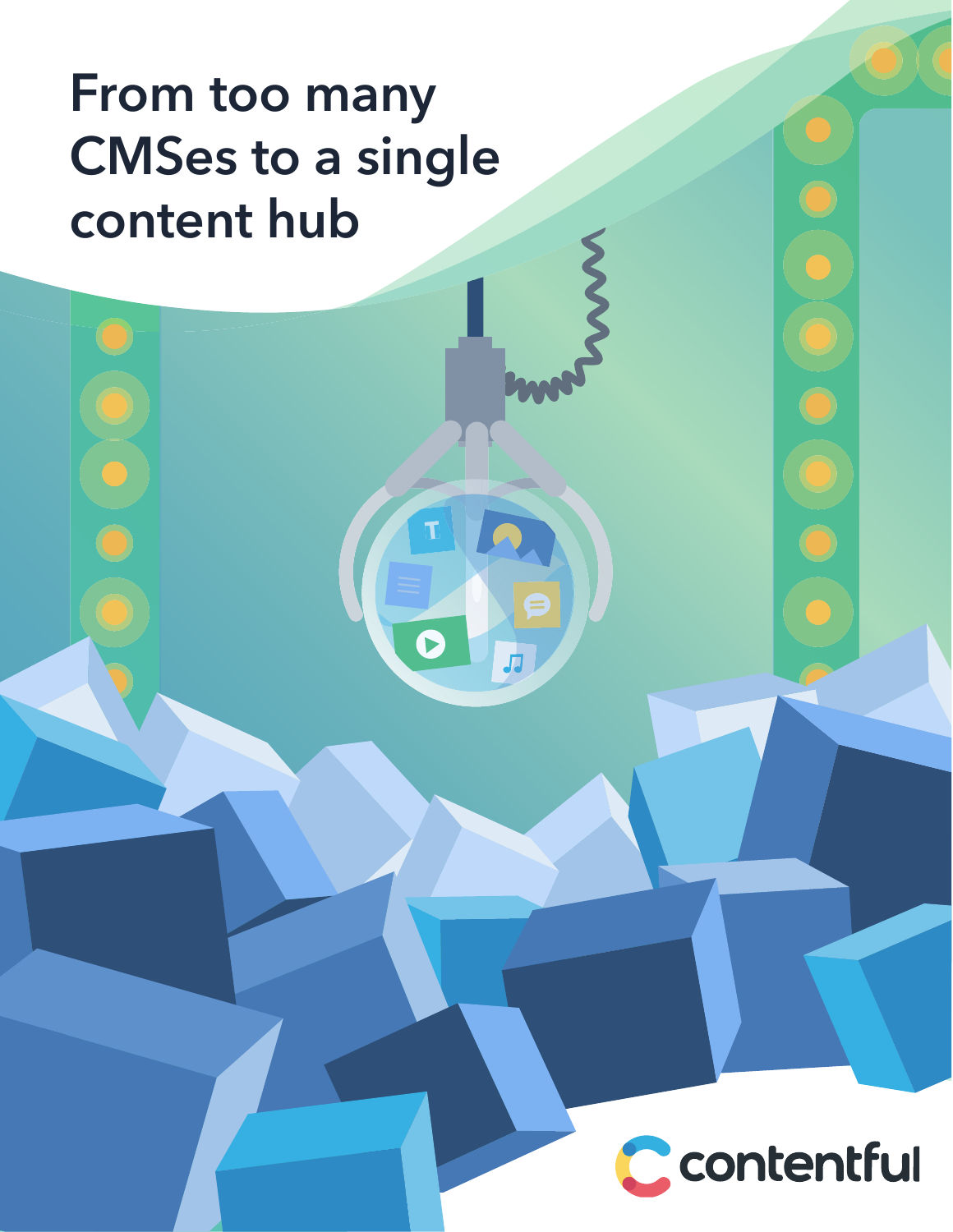## **From too many CMSes to a single content hub**

## Your content, integrated and assembled

Many companies have huge, dusty museums of software, solutions and tools, disparate systems, and siloed content. Without a map or curation system, it's easy to get lost long before you find the item in the collection that you're looking for. To make matters worse, content such as copy, images, videos and more is often duplicated and stored in various forms across various systems, making workflows inefficient and governance ineffective.

Where do you begin when you decide to turn that museum into something a visitor (or user) can actually navigate? Right now, your content is holding you back. Costs are duplicated and compounded, workflow wires are crossed, and time to market is increased. All the while, customers turn to competitors who can better serve their needs with modern digital products.

Let Contentful be your curator. Break free from your tightly coupled content aggregation and content delivery infrastructure and create a single, meta layer for your content across lines of business, channels and geographies.

#### **HERE'S WHAT YOU'LL LEARN**

- What a content hub actually is
- How a content hub differs from a traditional CMS, as well as from Contentful's full set of solutions
- The benefits of implementing a content hub solution today, without needing to rip and replace your old CMS
- How various Contentful customers have seen success after implementing a content hub, and how it can work for you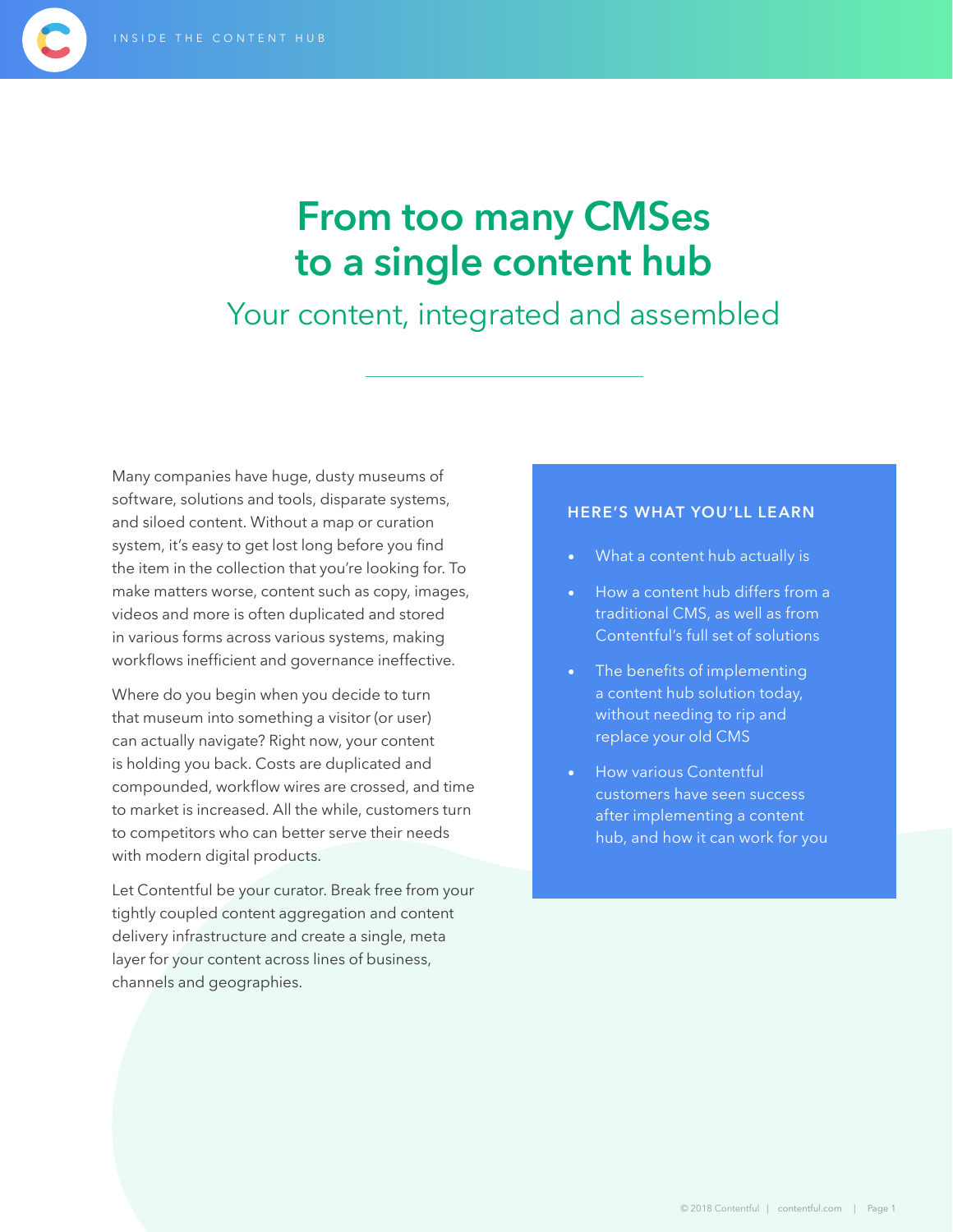

The content hub, or content management API, is Contentful's answer to the need for a meta layer for content. It's accessible via a command line interface for developers, and as a user-friendly web app for content creators and editors.

The content hub is a cohesive layer that can integrate multiple backend systems, homegrown included. Even if you have the same content across channels, they're probably not perfectly synced. Years of copy and paste and a lack of consistent archiving and curation result in wasted time and resources, not to mention teams who dread using the tools and systems.

Contentful's content hub is your integration layer. Digital teams can access the content they need, and begin to assemble and integrate it without committing to a full rip and replace that requires serious change management.

In short, your hub becomes the single source of truth for your organization.

#### **SOUNDS COMPLICATED. ISN'T THIS JUST THE SAME AS ANOTHER CMS?**

The content hub is unlike a legacy CMS, nor is it a pure play "headless" tool. It's developer-friendly and enterprise-ready content infrastructure. It can scale with you when the time comes.

You probably already have more than one tool, digital asset management or outdated CMS that doesn't play well with other parts of your architecture, much less adapt to your workstreams. The content hub uses Contentful's Content Management API to empower developers and content creators to begin to build up a single inhouse repository and customize it to their teams' exact needs and existing processes.

A content hub can still run alongside any number of existing CMSes if you so choose — allowing your front ends to remain the same — while the underlying content source is moved over in phases. Thus, migration can be completed on a step-by-step basis, putting you and your teams back in control of your own destiny.

Contentful enabled the Telus team to manage and deliver content via a suite of flexible APIs, allowing them to unify all CMSes into a single content hub.

#### Key business results

- Consolidated seven CMSes and content repositories into one content hub, streamlining the management of their diverse needs for more than 30 digital properties and products
- Implemented a future-proof, scalable infrastructure to support their ever growing content and product portfolio.
- Simplified and unified systems and processes, reducing redundant expenses and internal inefficiencies, exponentially increasing their time from POC to P&L.

TELUS

Read the full story  $\rightarrow$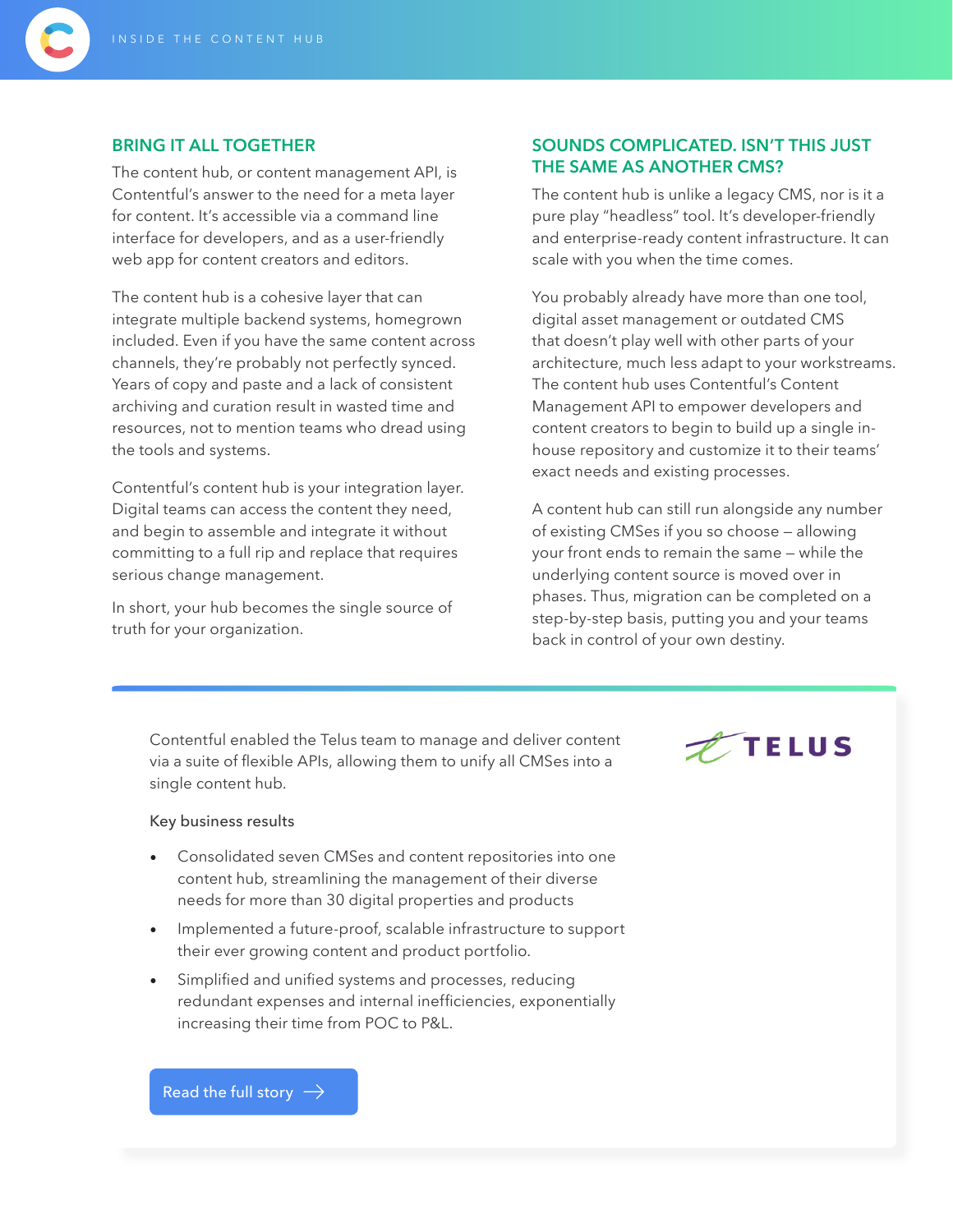Contentful's single, reusable architecture means teams can expand into other channels and devices.

The content model is flexible enough for any business needs regardless of project size, industry vertical or performance requirements.

#### **HOW DOES A CONTENT HUB HELP MY TEAM MOVE FASTER?**

Over time, the highly flexible platform allows teams to quickly adapt to the speed of business.

It helps you outpace your competition by being first to market when an opportunity arises. Whenever you are ready, your enterprise now has a head start in shipping digital products faster by connecting to your pre-existing backend, development workflows and marketing services.

With a content hub, you aren't forced to divest from your existing tools. You can continue to stay on target with your procurement timing. The content hub can be used to build out a proof of concept and prove value, laying the groundwork for a procurement proposal with proof in hand. Creating a content hub empowers you to pilot in parallel, proving out value quickly with tangible return on investment for your business.

#### **YOUR TECH SHOULDN'T DICTATE HOW YOU RUN YOUR BUSINESS**

Instead of worrying about blockers, you can focus on doing what you do best and in the language of your choice. Get up and running in just minutes, programmatically migrating and modeling content into a unified, structured backend without altering front-end experiences or disrupting other stakeholders' workflows.

This framework can help to resonate across teams and break down silos, while solving the problem of managing high volumes of scattered content. A content hub runs in parallel and extends the shelf life of legacy systems, while also preparing your organization to ease into the digital transformation process.

Once your content is already pulled into one place (aggregation) and organized, the potential for your content is unlimited. When the inevitable happens and a big digital project comes along, or you're finally ready to offload old IT systems, your digital teams are ready to hit the ground running.

All you need to do is tweak the content model, stand up a front end and the backend is already ready to go.

### **No more compromises**

- $\oslash$  Skip the migration migraines
- $\Diamond$  Don't disrupt workflows
- Abandon rigid models
- Cut out tools that fail at scale
- Integration of existing content sources
- Aggregtion of multiple content sources in a single repository
- Unification and transformation of content  $\oslash$ to be ready for the next generation of digital products
- Create capacity and internal readiness for any digital product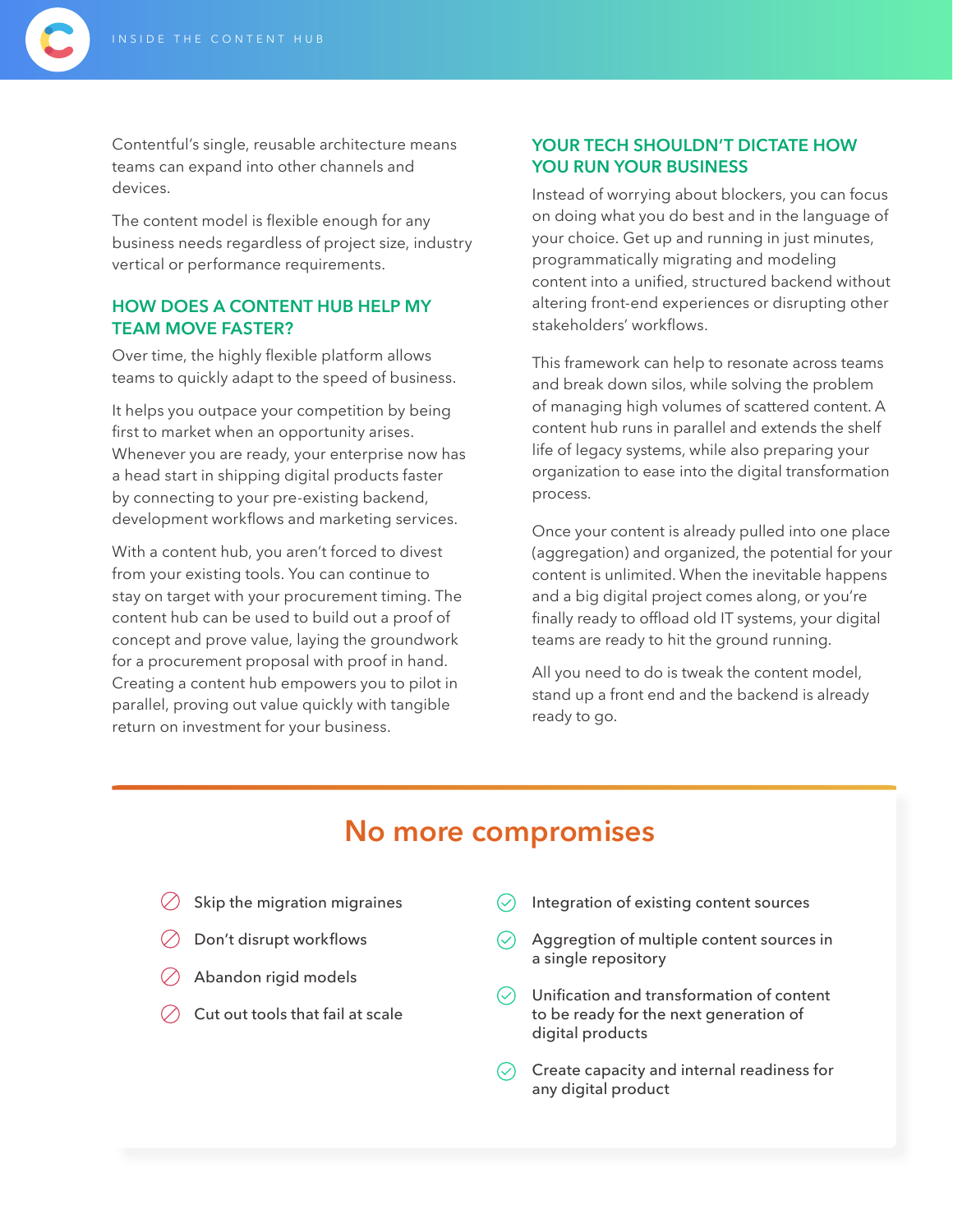A content hub lets you build faster, stand up rapidly, and receive feedback quickly. Optimizely used Contentful to streamline their workflows, and were able to go from deploying content in 30 minutes to doing it in close to real time.

With rapid feedback, organizations can measure key KPIs in six days, not six months. Optimizely is now migrating their entire marketing site to **Contentful** 

#### **LOW RISK, BIG REWARD**

A content hub is a safe bet. You're free to verify ideas as you go and scale up through the organization at a comfortable speed.

This is a great option if you're not ready to rip and replace your CMS yet.

#### **KEY FEATURE HIGHLIGHTS**

- Contentful's APIs, UI extensions and webhooks easily integrate with other systems.
- Contentful's uniquely flexible content modeling makes content portable and future proof.
- Enterprise-grade governance, including custom roles and permissions, allows for full control of who accesses spaces and how they use them. It can be managed via API or the web app, depending on the user's needs.
- A content hub is a cohesive layer that can integrate multiple backends and systems, including homegrown solutions. Even if you have multiple, but still similar backends, they're still probably not on the same version, much less perfectly synced. You no longer have to rely on copy and pasting as the method for syncing various content repositories.

### **Unified**

- We are the integration layer
- We enable phased migration
- We empower the quick win without the tradeoffs. Our reference architecture is reusable and future-proof

#### **Connected**

- Plays well with other systems, including existing CMSes, DAM, etc.
- Remove silos/multiple CMSes, teams and business units
- Drive more ROI from the platforms you've already invested in (commerce, A/B testing, personalization)

### **Low Risk**

- Rip-and-replace not required: pilot-in-parallel instead
- Ready when you are: don't fail at scale
- Partner with the most experienced market leader — we work with the world's biggest brands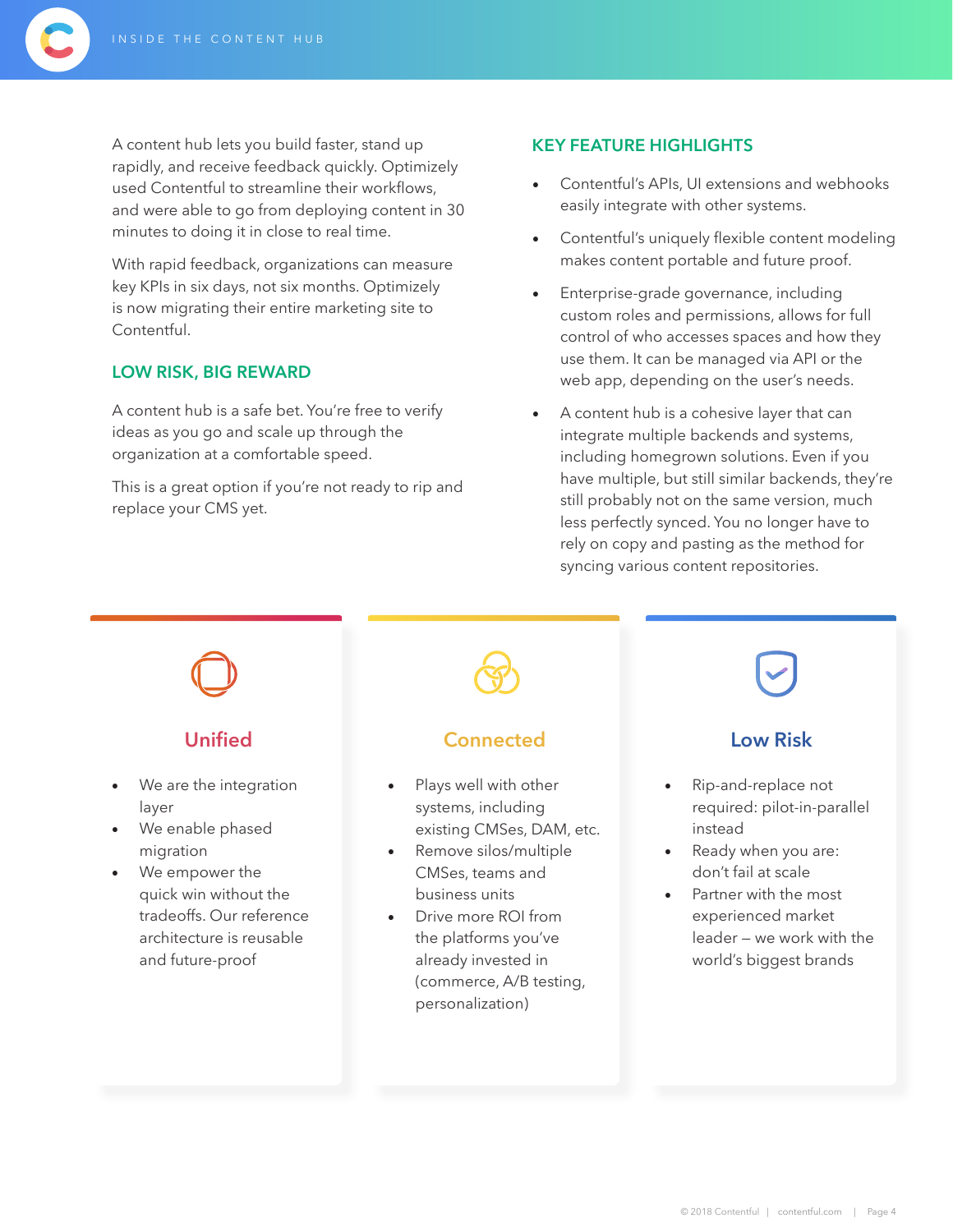

#### **PARTNER WITH THE EXPERIENCED MARKET LEADER...**

Contentful's Customer Success team has thousands of hours of battle-tested expertise across hundreds of implementations.

The team works with the world's biggest brands, leveraging our in-house experts, including solutions architects, customer success managers and support representatives.

#### **...OR WORK WITH A GLOBALLY RECOGNIZED PARTNER**

The most innovative agencies and consultancies are adopting content infrastructure as a part of their agile architectures to prepare their customers, and even their own organizations, for the future. Contentful's new Solutions Partner Program can help customers navigate their digital transformation journey and deliver new projects faster.

Sportswear company ASICS partnered with digital agency AQ to create a series of companion apps for marathon runners and their fans. Each app provides race-specific logistics, practical checklists and nutritional and fitness advice.

As ASICS supported more and more events, AQ needed a scalable solution that would help them easily manage a variety of content types across them all. The team ran a pilot and replicated their complex content model on Contentful.

They found that Contentful allowed them to quickly roll out new content or make modifications, and the platform provided built-in validation options to help guide content editors.

They could use the Content Management API to automate content duplication, and use the web editor to update content directly. ASICS expects to double the number of races it supports.

The editorial staff can manage and deliver content more easily across all their channels.





The developers can build new apps two to three times faster than before by using a repeatable architecture and content model, which allows them to quickly launch in new local markets.

Key business results

- Centralized system for collaborating on in-app content
- Flexibility to define their own content structure
- Out-of-the-box mobile development infrastructure

*"Contentful matched all our criteria and we found working with the system to be very straightforward. But where Contentful really surpassed our expectation was when our client team at ASICS started using it and got up to speed in no time."*

*—Paul Baron, Managing Partner, AQ*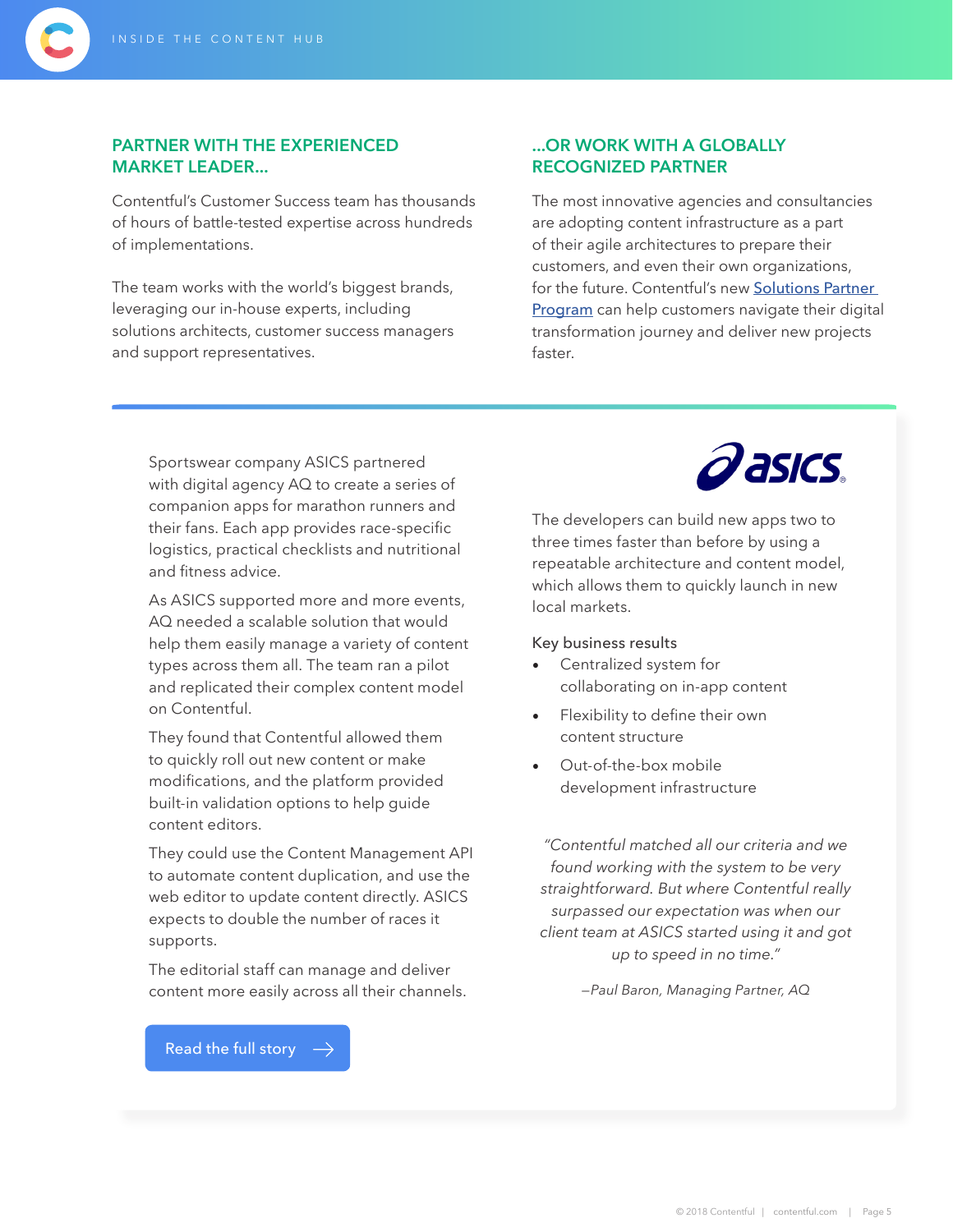Many of our most innovative customers leverage partners to expand into new channels, rapidly iterate and beat the competition.

Agencies and consultancies partner with Contentful because they're leading the way to help their customers get ahead of the shift. Content plays a critical role in modern, multi-channel efforts — where traditional CMS tools have become a bottleneck.

#### **THE FOUNDATION FOR SUCCESS**

Turn digital transformation from a boardroom buzzword into a tangible action plan with achievable milestones.

Modernizing how content flows is a great early first step in a company's journey towards digital transformation.

Contentful is ready to grow with you when you are ready to scale, and is enterprise ready for your long-term, sustainable success. Unify your content today, and prepare your teams for tomorrow's generation of digital products.

A content hub enables you to extend the shelf life of your existing systems while also taking the first, pain-free steps to embracing the potential of the modern stack.

Whoever said you couldn't have your cake and eat it too?

Visitors to the British Museum—the world's most visited museum—access information on the vast collection of artifacts through a variety of channels, from websites to audio guides to interactive kiosks.

The Museum's traditional CMS platforms were unable to handle the growing scale and diversity of the Museum's highly interactive digital experiences, such as interactive timelines and localized audio tracks. The digital team turned to Contentful to help them create a central content hub that could feed all of their digital products.

Behind the scenes, a flexible editing app could be customized to meet the specific needs and preferences of each curation team. Contentful support staff were able to help solve unique content challenges, such as building a UI extension to host and view 3D models.



Key business results:

- A single platform for all digital products, from websites to audio guides to interactive kiosks
- Ability to quickly adopt new technologies and channels
- Reduced management overhead

*"We're looking to try and push the boundaries, not just for what museums are doing, but for what the private sector is doing with digital. Contentful definitely makes my life easier to go down that road."*

*—Will Robinson, Lead Technologist, Digital & Publishing Department, British Museum*

View video